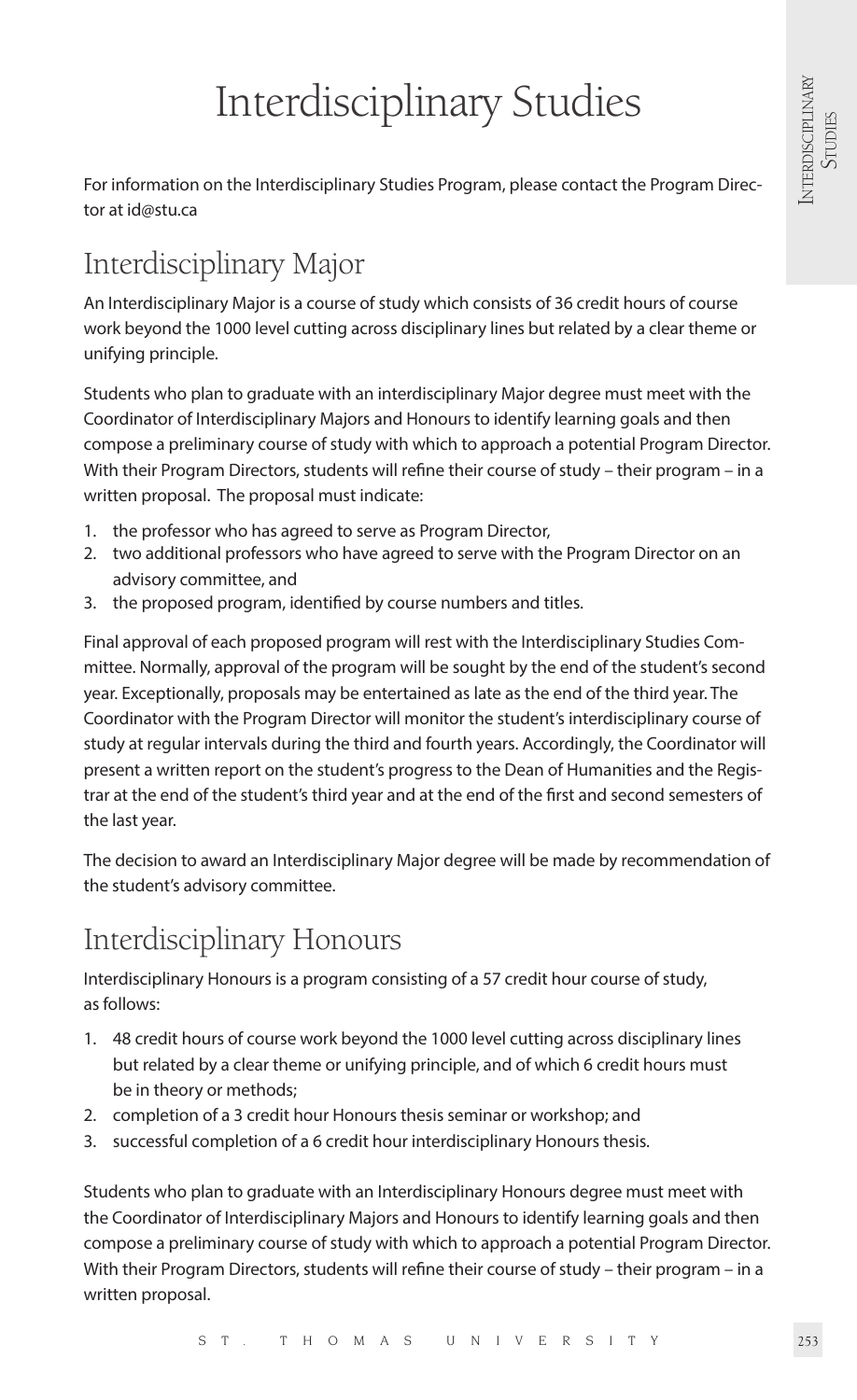The proposal must indicate:

- 1. the professor who has agreed to serve as Program Director,
- 2. two additional professors who have agreed to serve with the Program Director on an advisory and thesis evaluation committee, and
- 3. the proposed program identified by course numbers and titles.

Final approval of each proposed program will rest with the Interdisciplinary Studies Committee. Normally, approval of the program will be sought by the end of the student's second year. Exceptionally, proposals may be entertained as late as the beginning of the Spring Registration prior to the beginning of the student's final year of study.

Applications will not be considered after the beginning of the student's final year of study. The thesis will be consistent with the approved aims of the student's program, and it will be supervised by the Program Director. The thesis will require the approval of the student's thesis evaluation committee made up of the Program Director and at least two additional professors chosen by the student and the Program Director. A minimum grade of B must be attained for the thesis to count as an Honours credit.

The Coordinator with the Program Director and the student's advisory and thesis evaluation committee will monitor a student's interdisciplinary Honours course of study at regular intervals during the third and fourth years. Accordingly, the Coordinator will report in writing present a written report on the student's progress to the Interdisciplinary Studies Committee at the end of the student's third year and at the end of the first and second semesters of the last year.

The decision to award an Interdisciplinary Honours degree will be made by recommendation of the student's advisory and thesis evaluation committee.

## Interdisciplinary Minor

An interdisciplinary Minor is a pre-approved course of study which consists of 18 credit hours of course work beyond the 1000 level cutting across disciplinary lines but related by a clear theme or unifying principle. Approved combinations of courses follow:

#### **Business Studies**

A minor in Business Studies consists of 18 credit hours in Business courses including:

- Introduction to Business (BUSI 2013) 3 ch
- Introduction to Economics (ECON 1013 and 1023) 6 ch in total (3ch per course)
- 9 ch chosen from:
	- BUSI 2023 Introduction to Financial Accounting
	- BUSI 3013 Personal Financial Planning
	- BUSI 3023 Nonprofit Management
	- BUSI 3033 Labour Relations and Collective Bargaining (cross-listed as ECON 3033)
	- BUSI 3513 Introduction to Industrial and Organization Psychology (cross-listed as PSYC 3533)

Or from any of the UNB courses listed under "Major in Economics with a Business Option" in the Department of Economics section of the Calendar.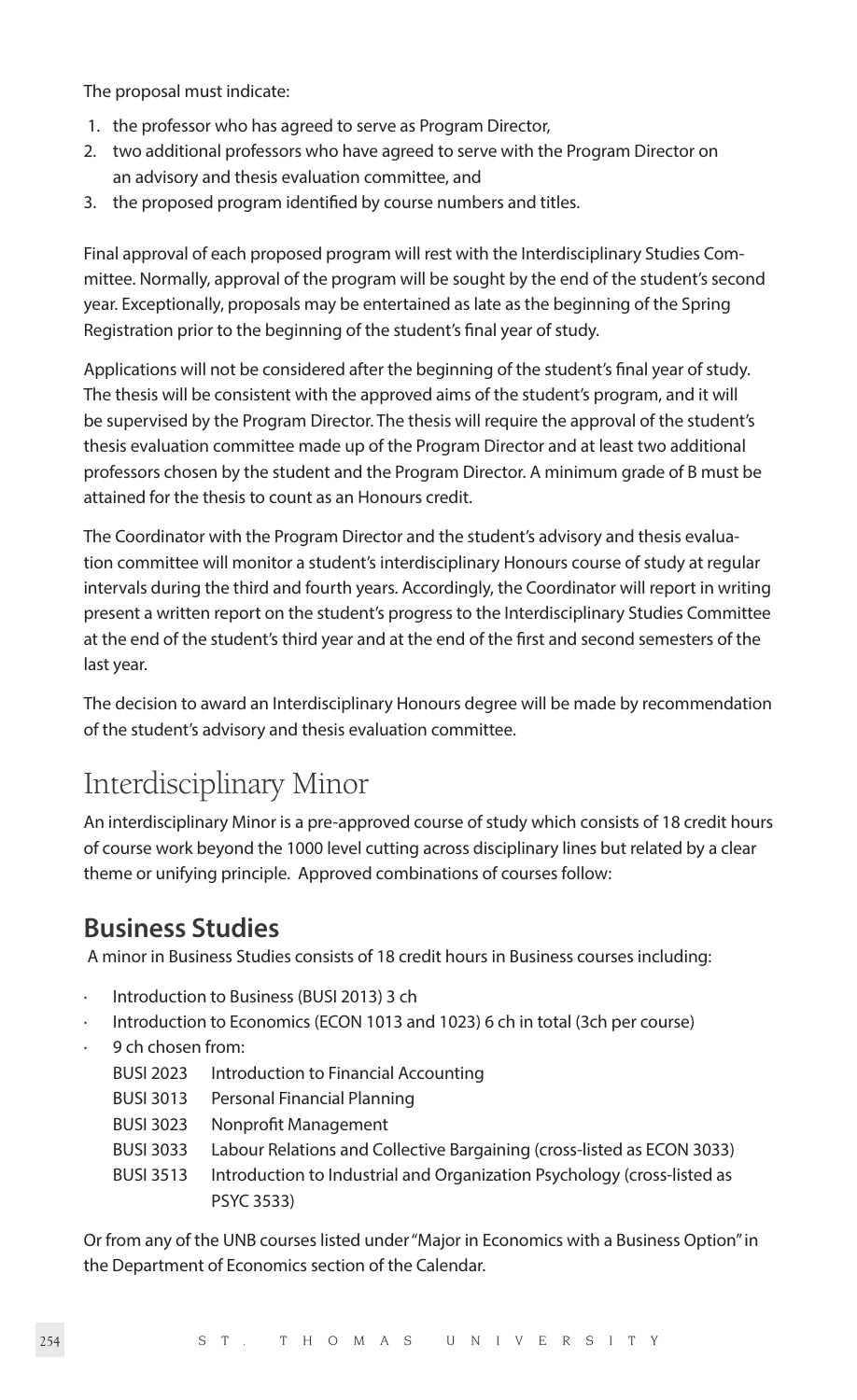### **Ethics** is a set of the set of the set of the set of the set of the set of the set of the set of the set of the set of the set of the set of the set of the set of the set of the set of the set of the set of the set of the

*18 credit hours including courses from at least two disciplines, drawn from the following list:*

- HMRT 3033 Philosophy of Human Rights
- PHIL 2213 Introduction to Moral Philosophy
- PHIL 2233 Contemporary Moral Philosophy
- PHIII 2243 Current Issue in Ethics
- RELG 2513 Foundation of Christian Ethics
- RELG 3573 Religion and Social Ethics
- RELG 3593 Moral Development
- RELG 3513 Bioethics
- RELG 3583 Media Ethics

### **Film Studies**

*18 credit hours, drawing on at least two different disciplines, from the following list:*

CRIM 3273 Crime in Popular Film CRIM 4273 Advanced Studies in Crime in Popular Film ENGL 1203 Introduction to Film Studies ENGL 2723 Fiction, Drama, and Film: A Study of Narrative I ENGL 3213 Art Cinema ENGL 3223 Auteur Cinema ENGL 3483 Irish Film I IRSH 3693/ ENGL 3473 Irish Film II GERO 3093 Images of Aging in Film HIST 3783 Film and History

### **Irish Studies**

*18 credit hours including courses from at least two disciplines, drawn from the following list:*

- IRSH 2006 Introduction to Irish Studies IRSH 2113 Visualizing Irish Culture through the Arts IRSH 2173 Irish Language 1 IRSH 2183 Irish Language 2 IRSH 2193 Themes in the Cultural History of Ireland IRSH 3213 Lines of Vision - Landscape, Art and Irish Writing ENGL 2463 Irish Literature ENGL 3423 Modern Irish Drama ENGL 3483 Irish Film 1
- ENGL 3473 Irish Film 2

### **Latin American Studies**

*18 credit hours, drawing on at least two different disciplines, from the following list:*

| <b>ECON 3333</b> | Perspectives on Underdevelopment |
|------------------|----------------------------------|
| <b>HIST 2613</b> | Latin America: Colonial Period   |
| <b>HIST 2623</b> | Latin America: Modern Period     |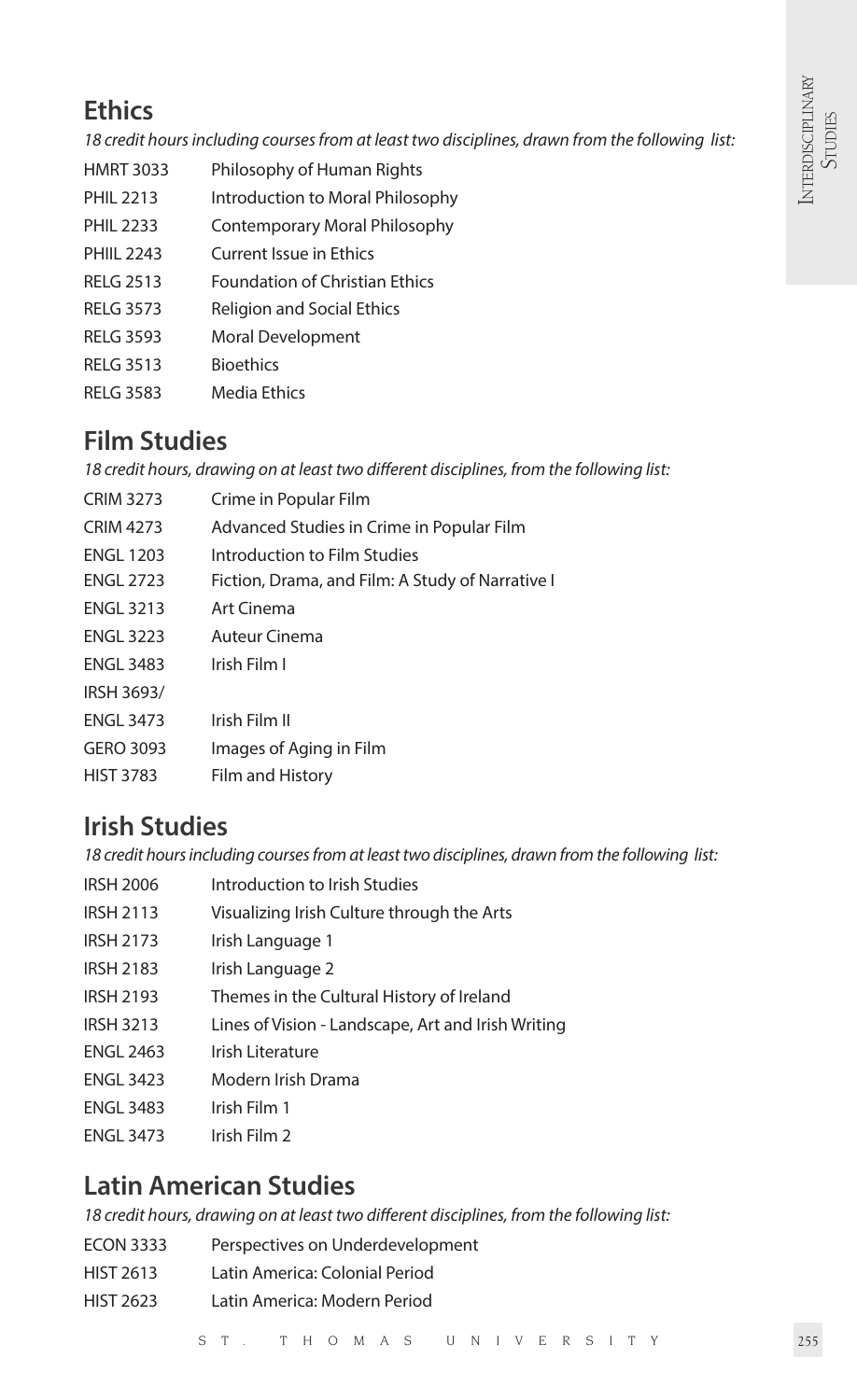| <b>HIST 3613</b> | Gender and Power in Latin American History        |
|------------------|---------------------------------------------------|
| <b>HIST 4606</b> | 20th Century Latin America                        |
| <b>SPAN 4213</b> | Mexico Online! I                                  |
| <b>SPAN 4223</b> | Mexico Online! II                                 |
| <b>SPAN 4813</b> | Spanish-American Literature: Colonial to Modern   |
| <b>SPAN 4823</b> | Spanish-American Literature: Modernism to Present |

#### **Media Studies**

Please see page 283.

#### **Medieval Studies**

*18 credit hours, drawing on at least two different disciplines from the following list:*

| <b>ENGL 2643</b> | Medieval Drama                                      |
|------------------|-----------------------------------------------------|
| <b>ENGL 3306</b> | Middle English Literature                           |
| <b>ENGL 3396</b> | Introduction to Anglo-Saxon Language and Literature |
| <b>HIST 3213</b> | The Early Church                                    |
| <b>HIST 3223</b> | The Medieval Church                                 |
| <b>HIST 3543</b> | Religion and the Church in Early Russia             |
| <b>HIST 4206</b> | <b>Medieval Institutions</b>                        |
| <b>PHIL 2133</b> | Medieval Philosophy I                               |
| <b>PHIL 2143</b> | Medieval Philosophy II                              |
| <b>PHIL 3523</b> | The Philosophy of Thomas Aquinas                    |
| <b>PHIL 3533</b> | Thomas Aguinas: Law, Morality and Society           |

## Interdisciplinary Studies Committee Membership

The Interdisciplinary Studies Committee will be made up of four members of the University community:

- the Coordinator of Interdisciplinary Studies
- two faculty members named by the Nominating Committee
- a member named by the Registrar

#### **INTR-2003. Preparing for International Living and Work Experience**

This course is intended to provide academic preparation for students who will be participating in an international work/study program during the coming summer. To ready themselves for living and working in another country, students will read and respond to academic texts about their destination countries and discuss issues of cultural difference. Winter semester.

#### **INTR-2016. Reflecting on International Living and Work Experience**

This course is intended to provide the opportunity for students to reflect critically on their recent living and work experiences abroad as participant in international programs. Besides reading and responding to academic texts, participants will be expected to respond to journal excerpts and photographs created by individuals during their time in another country. Fall semester.